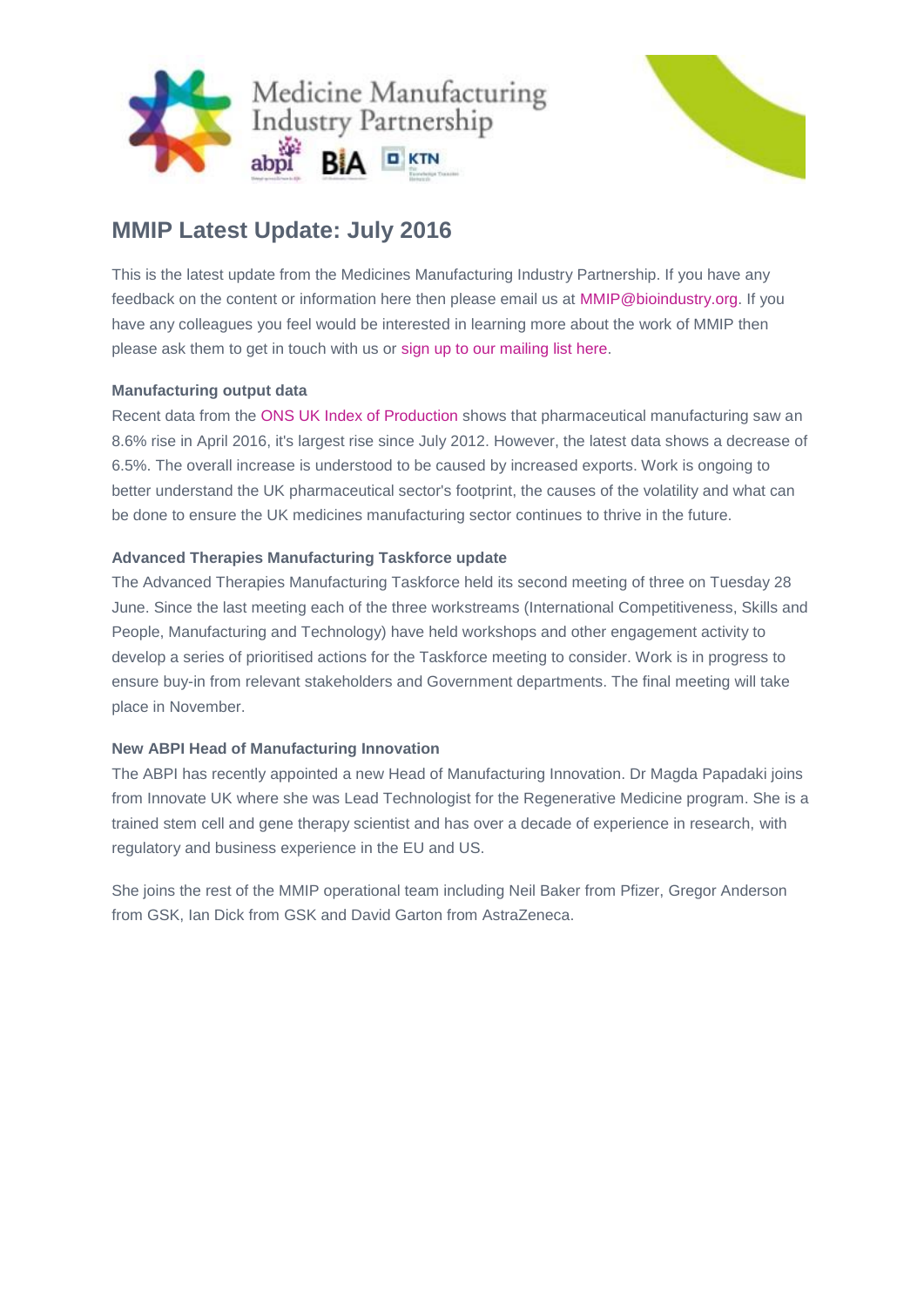

Magda Papadaki (ABPI) with MMIP Industry operational team (from left to right): Neil Baker (Pfizer), Greg Anderson (GSK), Ian Dick (GSK) and David Garton (AZ)

#### **Open Funding calls from Innovate UK and H2020**

The KTN MedBio team has produced a blog highlighting a number of [Innovate UK funding callsw](http://dmtrk.net/2BTO-TY7F-479QQC-EE6GT-1/c.aspx)hich are relevant to the sector. If you are interested and would like support to apply for any of these opportunities then please contact Mark Bustard at the KTN [\(mark.bustard@ktn-uk.org\)](mailto:mark.bustard@ktn-uk.org).

#### **MHRA Innovation Office supports Queen's University Belfast**

Queen's University Belfast has been developing novel patches that are showing considerable promise as an effective and safe platform for transdermal drug delivery, as well as for minimally-invasive patient monitoring/diagnosis. MHRA Innovation Office's [latest case study,](http://dmtrk.net/2BTO-TY7F-479QQC-EE6GU-1/c.aspx) looks at how they helped QUB in preparing for the regulatory framework that will be the final step in bringing innovation to market.

#### **Consultations**

**MHRA consultation on guidance for medical devices**

The Medicines and Healthcare products Regulatory Agency is asking for comments on its [draft guidance for medicinal devices.](http://dmtrk.net/2BTO-TY7F-479QQC-EE6GV-1/c.aspx) This guidance is intended to be a useful resource on human factors and usability engineering principles, to clarify the expectations of the regulatory bodies. It is aimed at manufacturers of all device classes who intend to market their device in the UK. The consultation closes on 5 August.